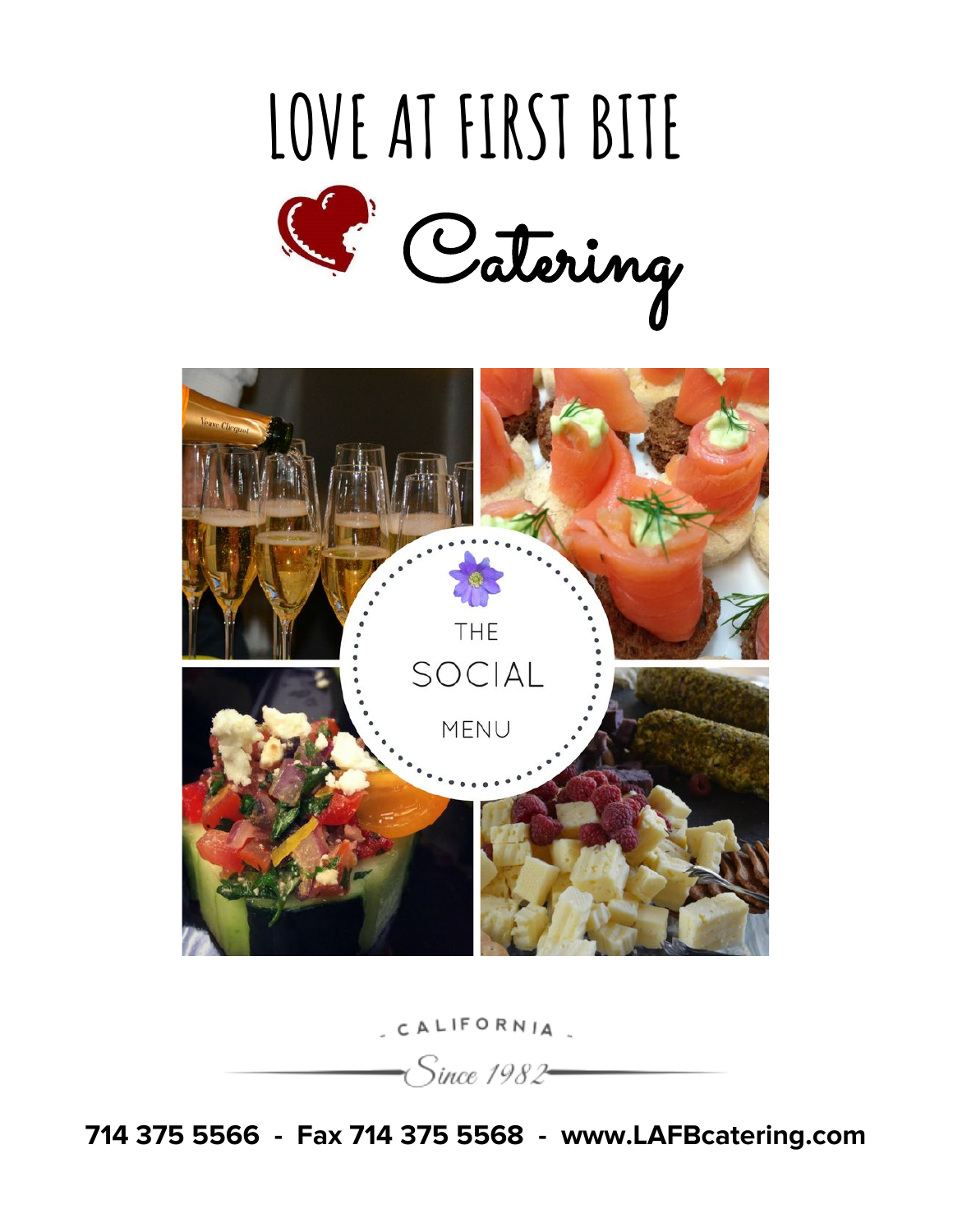# Hors d'Oeuvres

# **Tray-Passed Each selection serves 2 pieces per person**

#### \$2 per person

asparagus crêpe wraps poppyseed chicken bouchee cups andouille sausage puffs brie tartlet w. mango or pear artichoke risotto cakes w. manchego cheese red creamer potatoes w. gorgonzola bacon & caramelized onion moroccan chicken skewers chicken cilantro empanadas

#### \$3 per person

crab-stuffed artichokes mediterranean cucumber cups mini beef wellingtons w. bernaise crab-stuffed endive quail egg & chorizo-stuffed baby potatoes pear & gorgonzola crostini pecan & chevre-stuffed figs (seasonal) pulled pork sliders chimichurri beef skewers lamb & apple skewers chili garlic edamame olive & feta shooters prosciutto-wrapped asparagus salmon pinwheels mini crab cakes w. cajun sauce asian stuffed mushrooms teriyaki beef skewers

#### \$5 per person

bacon-wrapped scallops or shrimp sun-dried tomato & parmesan shooters tenderloin crostini w. horseradish chive sauce assorted sushi santa fe eggrolls clams casino heirloom tomato & burrata crostini crab claws w. key lime cocktail sauce shrimp scampi skewers smoked salmon blinis traditional shrimp cocktail roasted red potatoes w. caviar crab cake sliders w. wasabi caper sauce & daikon sprouts garden sliders w. baby bellas, swiss, roma tomato & herb aioli

# **Displayed**

**Each selection priced per person**

# CASCADING FRUIT 2.25

fresh honeydew, cantaloupe, watermelon, sliced pineapple, juicy grapes, strawberries & kiwi with seasonal variations.

# GOURMET CHEESE 4.95

honey pistachio-rolled chevre, havarti, port-wine & sage derby & wedges and cubes, garnished with rosemary marcona almonds & berries, served with rustic bread & gourmet crackers.

#### ANTIPASTO 4.95

fire-roasted vegetables, artisan cheeses, tapenade spreads and cured meats, garnished with rosemary marcona almonds & olives.

# VEGETABLE CRUDITÉS 1.95

garden-picked button mushroom, bell pepper, carrot, zucchini, jicama, radish, cucumber and tomato, served with ranch or spinach dips.

## MEDITERRANEAN HUMMUS 4.25

hand-made hummus: roasted red pepper, cilantro & eggplant flavors, served with variety of pickled vegetables & olives. Includes crackers, pita or crostini.

## BAKED BRIE EN CROUTE 2.25

choose fig, pear or raspberry baked in flaky pastry.

 $SEAFOOD$  23.50 creatively iced: jumbo shrimp, crab claws, smoked salmon & slipper lobster tails, served with cocktail & cajun sauces and lemon wedges.

#### SHRIMP PINEAPPLE TREE 4.95

served with cocktail sauce and lemon wedges.

# SPINACH & ARTICHOKE DIP 2.25

creamy parmesan dip baked with breadcrumb crust served with french baguettes and gourmet crackers.

# SOUP SHOTS

served in shot glasses with mini garlic crostini. Butternut apple bisque Spicy pumpkin or Tomato bisque<br> $1$ SOUP = 2.50  $2$ SOUPS = 3.75  $3$ SOUPS = 4.75  $2$  SOUPS = 3.75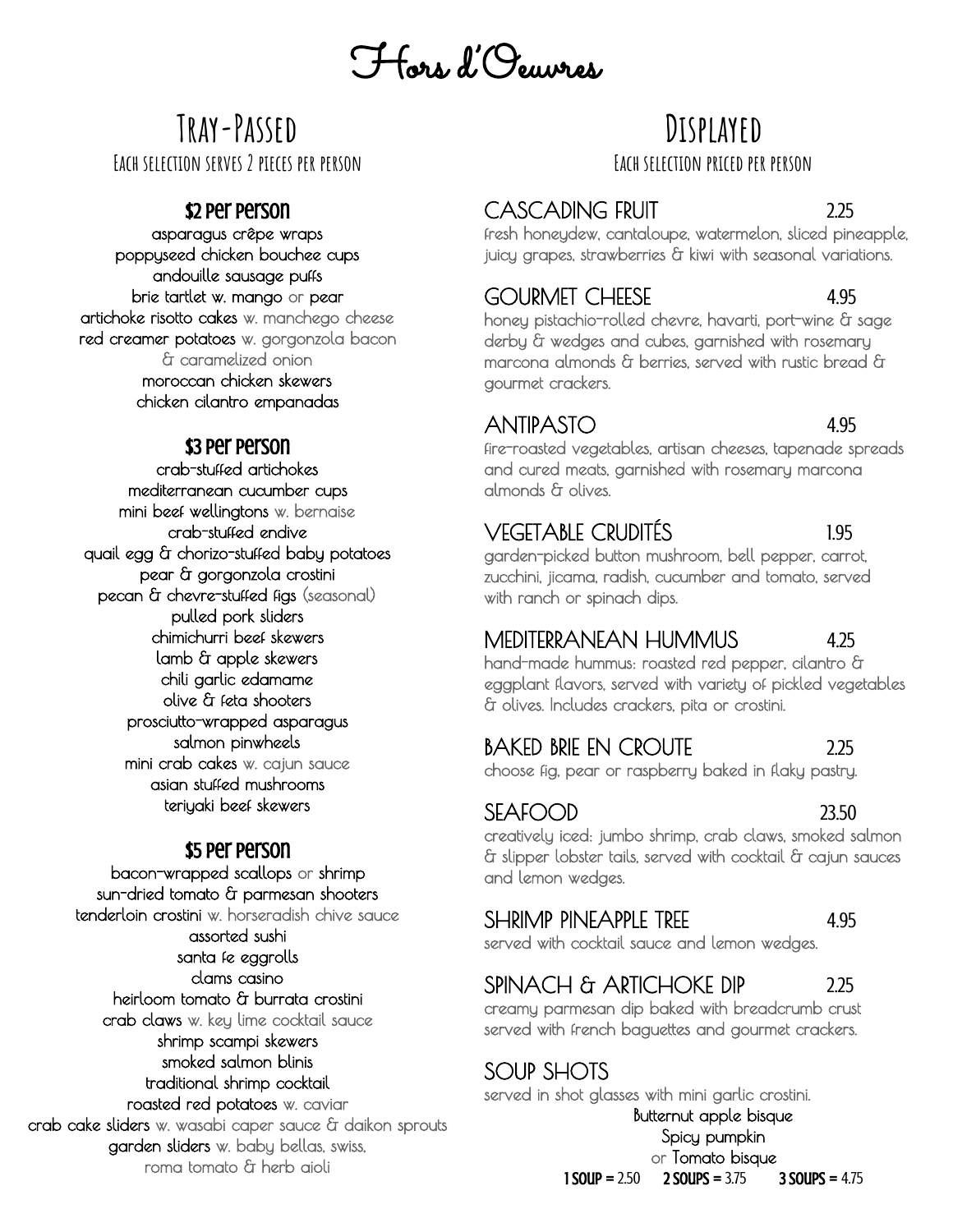

# Select 1 SALAD:

CRISP GARDEN with ranch & italian

**WATERMELON** with feta, mint & raspberry vinaigrette

> CUCUMBER SESAME with soy sesame dressing

CLASSIC CAESAR with parmesan, egg, onion & garlic croutons

MIXED BABY GREENS with bleu cheese, peppered pecans & raspberry vinaigrette

BABY SPINACH & MANDARIN with strawberries, roasted almonds & poppy-seed dressing

TRI-COLOR HEIRLOOM TOMATO with fresh herbs & spiced vinaigrette

# Select ENTRÉE DUET:

CHICKEN VERONIQUE with champagne cream & grapes AMARETTO GLAZED HAM APRICOT CHICKEN CHICKEN PICCATA LEMON CAPER TILAPIA LEMON-HERB CHICKEN

SEARED LEMONGRASS CHICKEN or TOFU with coconut curry infusion

CARVED ROAST BARON OF BEEF with au jus & horseradish chive sauce

# Select 2 ACCOMPANIMENTS:

GARLIC MASHED RED ROSE POTATOES with peppercorn gravy RICE PILAF HERBED COUSCOUS GREEN BEANS ALMONDINE GLAZED CARROTS ZUCCHINI & CARROTS with garlic herb butter

# Includes:

FRESHLY BAKED ROLLS or BAGUETTES with butter

# &

## STARBUCKS COFFEE SERVICE

freshly-brewed starbucks coffees and assorted teas with flavored syrups and creams, chocolate shavings, cinnamon sticks & nutmeg

| # OF GUESTS | DROP-OFF<br>SERVICE | BUFFET<br>SERVICE | $SII - DOWN$<br>SERVICE |
|-------------|---------------------|-------------------|-------------------------|
| $50 - 74$   | 23.95               | 31.75             | 46.95                   |
| 75-99       | 22.95               | 30.75             | 45.75                   |
| $100+$      | 21.95               | 29.75             | PLEASE INQUIRE          |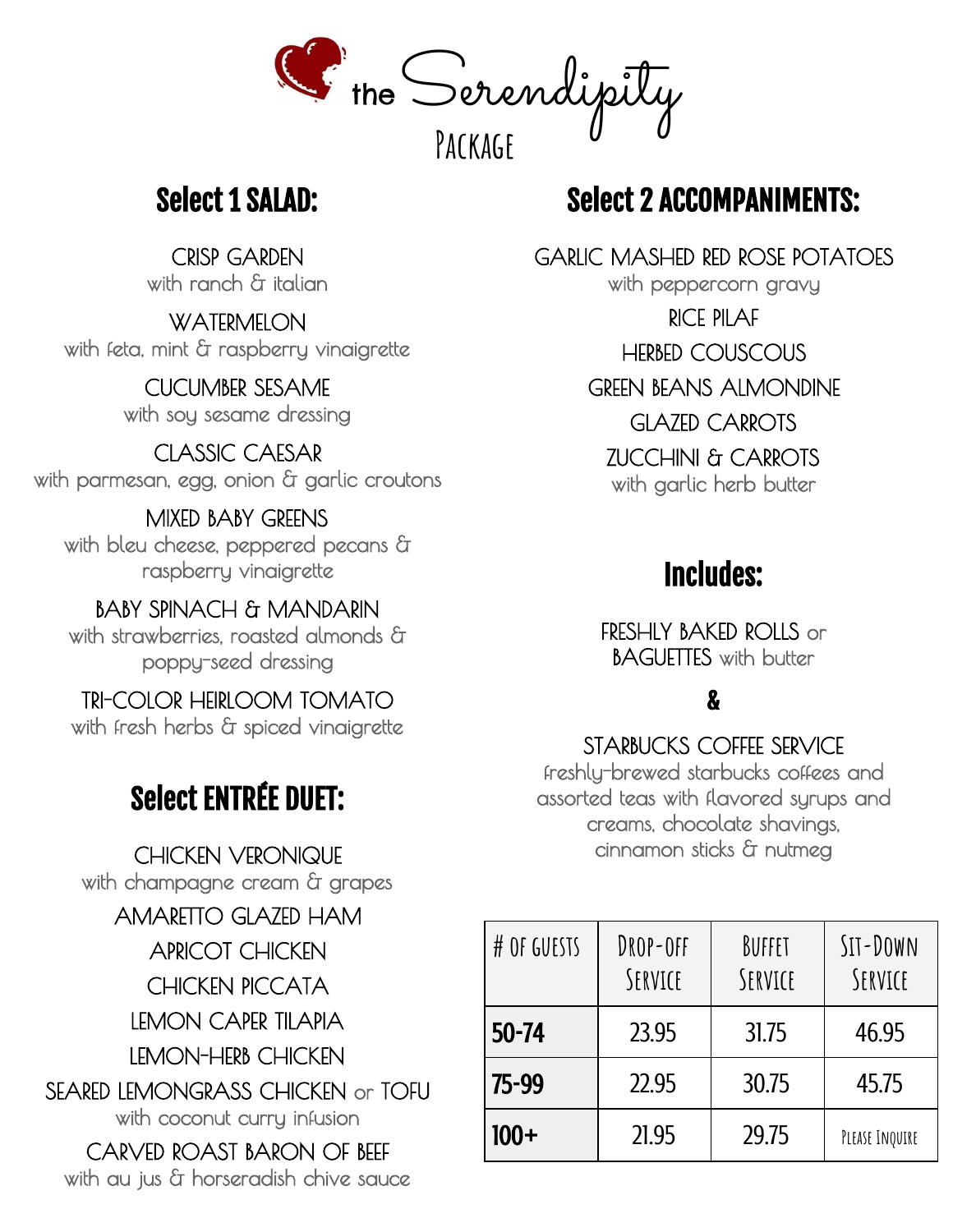the Love Actually

**Package**

# Select 1 SALAD:

PEAR & GORGONZOLA with toasted walnuts & balsamic vinaigrette

ROASTED BEET & CHEVRE on a bed of frisée

#### TUSCAN SPINACH with white beans, sun-dried tomato,

olive & balsamic vinaigrette

FRENCH QUARTER with peppered pecans & goat cheese

> ANTIPASTO with buttermilk ranch & italian

# Select 2 ACCOMPANIMENTS:

**WILD RICE** with sautéed mushrooms

ROMAN FARFALLE with artichoke hearts, capers & roma tomato Au GRATIN POTATOES

LEMON GARLIC BROCCOLINI GRILLED ASPARAGUS BAKED BUTTERNUT SQUASH with apples & maple syrup MARINATED FRESH VEGGIES

# Includes:

FRESHLY-BAKED ROLLS BAGUETTES or GARLIC BREAD

# &

STARBUCKS COFFEE SERVICE freshly-brewed starbucks coffees and assorted teas with flavored syrups and creams, chocolate shavings, cinnamon sticks & nutmeg

| # OF GUESTS | DROP-OFF<br>SERVICE | BUFFET<br>SERVICE | $SII - DOWN$<br>SERVICE |
|-------------|---------------------|-------------------|-------------------------|
| $50 - 74$   | 29.50               | 38.50             | 52.25                   |
| 75-99       | 27.95               | 36.95             | 50.95                   |
| $100+$      | 26.50               | 35.50             | PLEASE INQUIRE          |

# Select ENTRÉE DUET:

GRILLED MAHI MAHI with roasted bell peppers

CILANTRO-LIME SHRIMP skewered & grilled

SUMMER SQUASH LASAGNE with italian cheeses & classic marinara

TOFU PICCATA toasted with zesty lemon caper sauce

STUFFED CHICKEN BREAST with creamed sun-dried tomato or spinach

> ROASTED SHANGHAI TRI-TIP carved fresh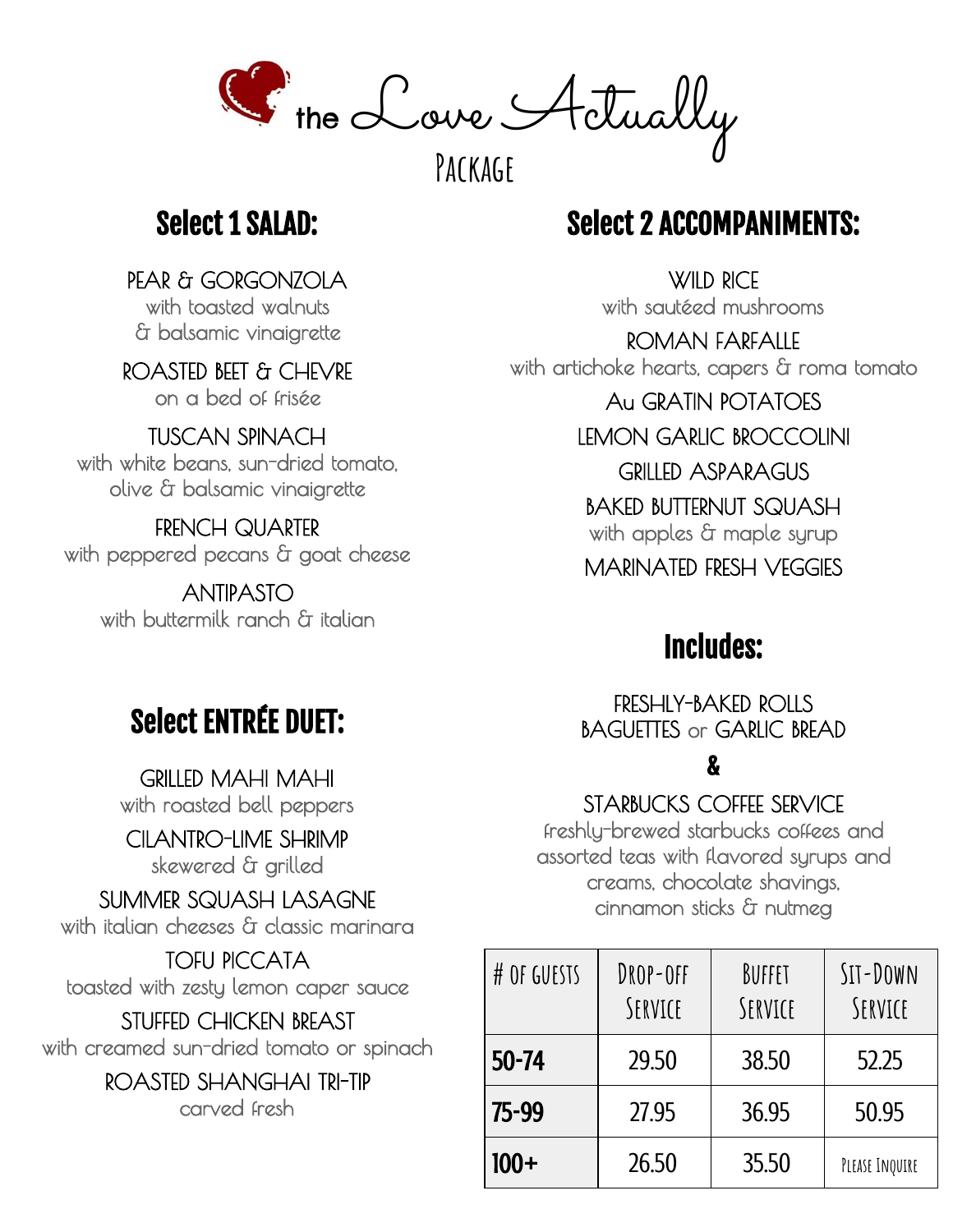G the Ever S

**Package**

# Select 1 SALAD:

GRILLED ROMAINE WEDGE

with applewood-smoked bacon, corn, toasted walnuts & bleu cheese dressing

# **NICOISE**

with salmon

# GREEN GODDESS

with cucumber, chickpea & artichoke

# ARUGULA & GRILLED PEACH

(seasonal) with blueberries, feta, marcona almonds & honey balsamic vinaigrette

# SPRING

with roasted beet, asparagus, goat cheese & candied pecans

# Select ENTRÉE DUET:

VEGETABLE STUFFED SALMON with lemon dill sauce

CRAB-STUFFED CHICKEN with mushroom roquefort sauce

SHRIMP SCAMPI with bell peppers & angel hair pasta

PORTOBELLO CHICKEN with provolone cheese & marsala wine

ROASTED PRIME RIB OF BEEF with au jus & horseradish chive sauce

# Select 2 ACCOMPANIMENTS:

BABY VEGETABLES sunburst squash, baby carrots & zucchini

GINGERED SNOW PEAS

FIRE-ROASTED VEGETABLES

ROASTED SPAGHETTI SQUASH with basil, tomato & parmesan

BAKED JACKET POTATOES with sour cream, bacon crumbles & chives ROASTED VEGGIE COUSCOUS ORGANIC RICE, GRAIN & LENTIL MEDLEY

# Includes:

FRESHLY-BAKED ROLLS, BAGUETTES, GARLIC BREAD, BREADSTICKS, HERB-FOCCACIA or OLIVE BREAD

# &

STARBUCKS COFFEE SERVICE

freshly-brewed starbucks coffees and assorted teas with flavored syrups and creams, chocolate shavings, cinnamon sticks & nutmeg

| # OF GUESTS | DROP-OFF<br>SERVICE | BUFFET<br>SERVICE | $SII - DOWN$<br>SERVICE |
|-------------|---------------------|-------------------|-------------------------|
| $50 - 74$   | 39.50               | 47.25             | 58.50                   |
| 75-99       | 37.50               | 45.25             | 56.95                   |
| $100+$      | 35.25               | 42.95             | PLEASE INQUIRE          |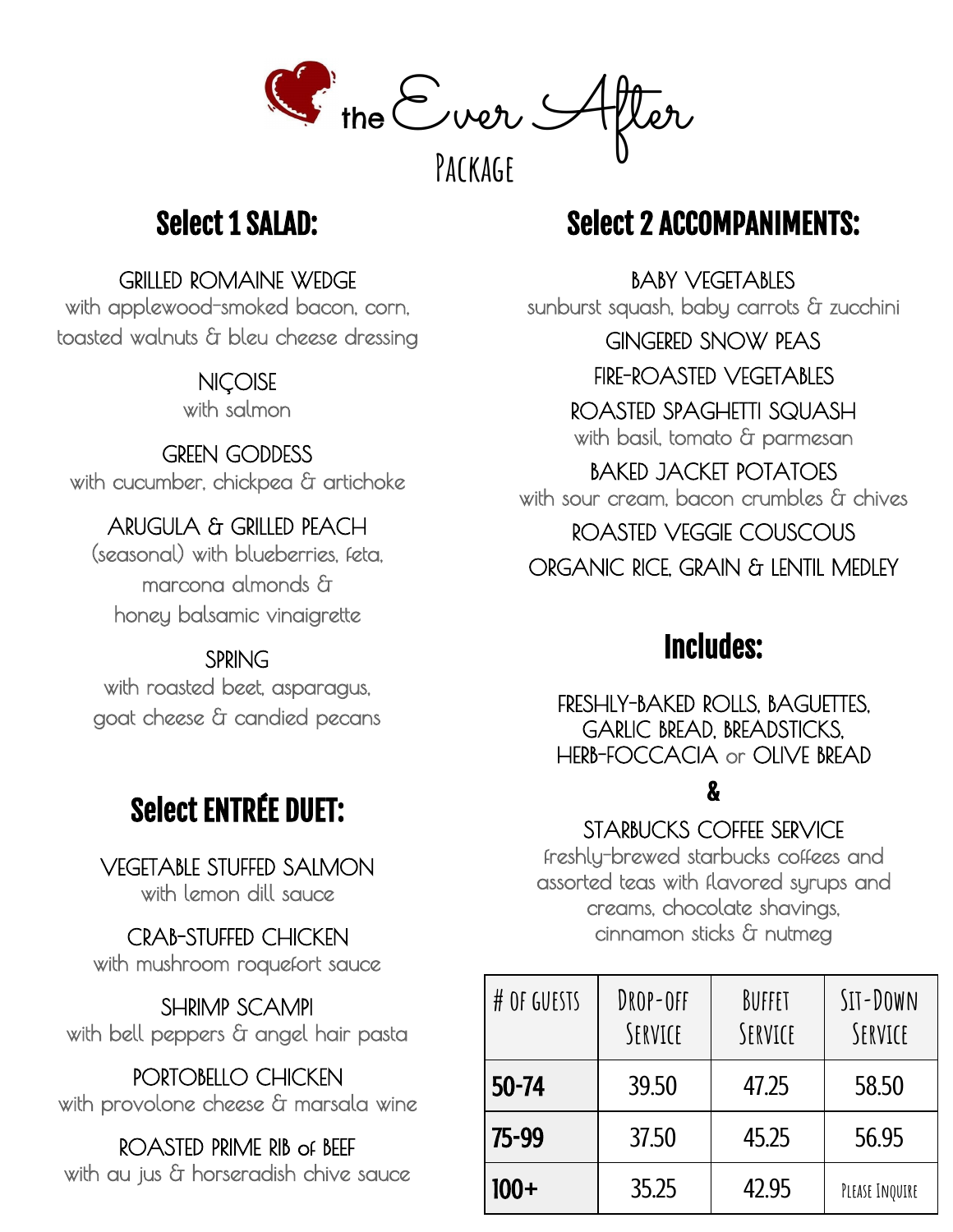# **Customized** Special Event Packages

# CHOOSE YOUR SERVICE-STYLE

| DROP-OFF                    | BUFFET                         | $SII - DOWN$                 |
|-----------------------------|--------------------------------|------------------------------|
| SERVICE                     | SERVICE                        | SERVICE                      |
| DELIVERY STAFF:             | <b>SERVICE STAFF:</b>          | <b>SERVICE STAFF:</b>        |
| will set-up buffet display  | will set-up buffet display and | will set tables and maintain |
| and return after your event | replenish food & beverage      | guests refreshments, serving |
| or next day to pick-up      | while attending to guests and  | each course to guests and    |
| equipment                   | bussing tables                 | bussing tables of all china  |

# ALL MENU PACKAGES INCLUDE:

BUFFET TABLES and LINENS

floor length table drapes in choice of available colors

FLORALS for FOOD & BEVERAGE STATIONS

coordinated with event colors

# **TABLEWARE**

clear acrylic plates, reflective utensils & paper napkins

# Upgrade to CHINA PACKAGE:

with flatware & linen napkins Starting at 6.65 per person

# The fine print

Sales Tax and 20% Service Charge applicable on all orders. Gratuities not included and appreciated. 50% deposit required at booking: final payment and confirmed guest count required 10 days prior to event date. Love at First Bite Catering accepts cash, checks or major credit cards. Credit card payments will incur a 3.5% surcharge.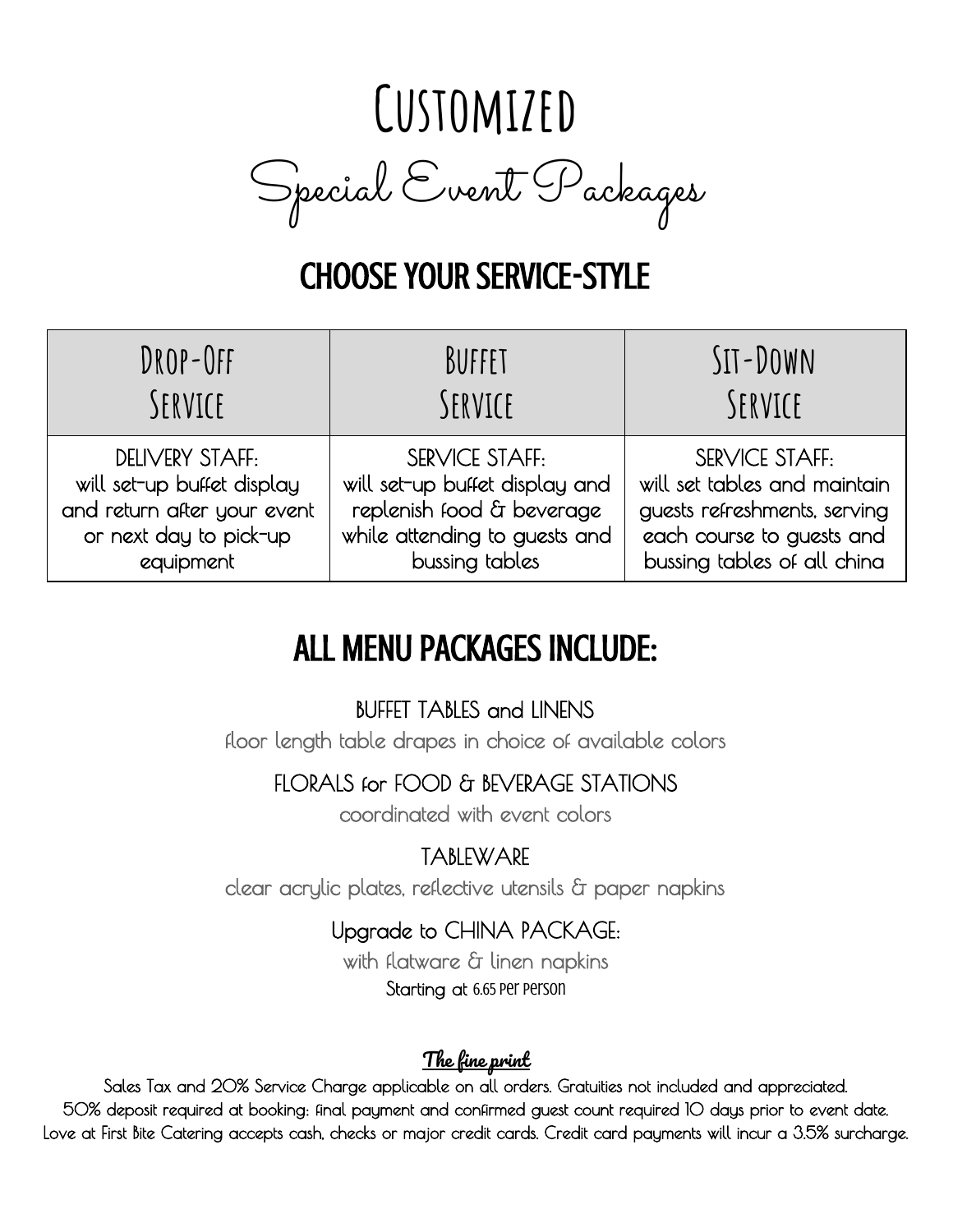Brunch

**\*Requires Action Chef for additional charge**

#### EGGS BENEDICT**\***

Served with rosemary roasted potatoes, fresh fruit platter, orange julce & coffee. Requires Action Chef for an additional charge. 13.75 per person

#### FRENCH TOAST OR WAFFLE BAR**\***

Served with maple syrup, butter, powdered sugar, fresh berries, hickory-smoked bacon, fresh fruit platter, orange juice and coffee. Action Chef recommended for additional charge. 9.75 per person

#### BREAKFAST STRATA

Select sausage or vegetable, served with hickory-smoked bacon, fresh fruit platter, orange juice and coffee. 10.50 per person

#### OMELETTES-TO-ORDER**\***

Choose from an array of savory fillings served with rosemary roasted potatoes, assorted petite pastries, fresh fruit platter, orange juice and coffee. Requires Action Chef for an additional charge. 15.25 per person

#### SWEET & SAVORY CRÊPES**\***

Our crêpes are made from scratch and filled with your choice of toppings: confetti eggs, ham, hollandaise sauce, shredded cheddar cheese, bacon, blueberries, strawberries, raspberries and chocolate mousse. Includes orange juice and coffee. Requires Action Chef for an additional charge. 11.50 per person

#### SUPREME SALAD STATION Choice of four salads (2 with meat & 2 without): SPRING ROASTED CHOPPED VEGETABLE ~ ORIENTAL CHICKEN CHICKEN CAESAR ~ CAJUN CHICKEN & FUSILLI SANTA FE CHOPPED CHICKEN ~ MULTIGRAIN LEMON-KALE HARVEST ROASTED BEET & CHEVRÉ ~ CALIFORNIA CHICKEN Served with rosemary focaccia, olive loaf & baguettes with butter. 14.95 per person

Lunch & Lighter Fare

**Include 2 Accompaniments, for a minimum of 20 guests**

#### PALM-SIZED SANDWICHES

Assortment of oven-roasted turkey, ham, roast beef, cashew chicken salad & veggie sandwiches. Served on fresh baked rolls or croissants with lettuce & cheese (serves 2 per guest). 9.75 per person

#### GOURMET SANDWICH WRAPS

Choose from an assortment: Baja Steak, Fried Chicken, Thai Chicken, Spicy Hummus, Grilled Veggie or California Turkey. Each is wrapped in fresh, flavored tortillas. 11.75 per person

### CARVED MEAT SANDWICH STATION

Whole roasts of turkey, ham and roast beef are carved on-site and served with lettuce, tomato, onion, mustard, mayonnaise, dijon and our "almost famous Ace LaBrake's BBQ Sauce." **\***Requires Carving Chef for an additional charge. 15.25 per person

Accompaniments

**Select 2 for Lunch Menus** RED ROSE POTATO SALAD GREEK BOW-TIE PASTA SALAD TOSSED GARDEN SALAD ~ PESTO PASTA SALAD CITRUS BABY GREEN SALAD ~ COBB SALAD CHOPPED ITALIAN SALAD ~ ASSORTED CHIPS ANGEL HAIR & MARINATED ARTICHOKE SALAD SPINACH & MANDARIN ORANGE SALAD RELISH PLATTER ~ EDAMAME SALAD HUMMUS WITH PITA BREAD HARVEST SALAD WITH RASPBERRY VINAIGRETTE CHINESE CHOPPED SALAD ~ ASIAN COLESLAW ITALIAN PASTA SALAD ~ CAESAR SALAD MEDITERRANEAN CUCUMBER SALAD MACARONI SALAD ~ WATERMELON SALAD FRESH SEASONAL FRUIT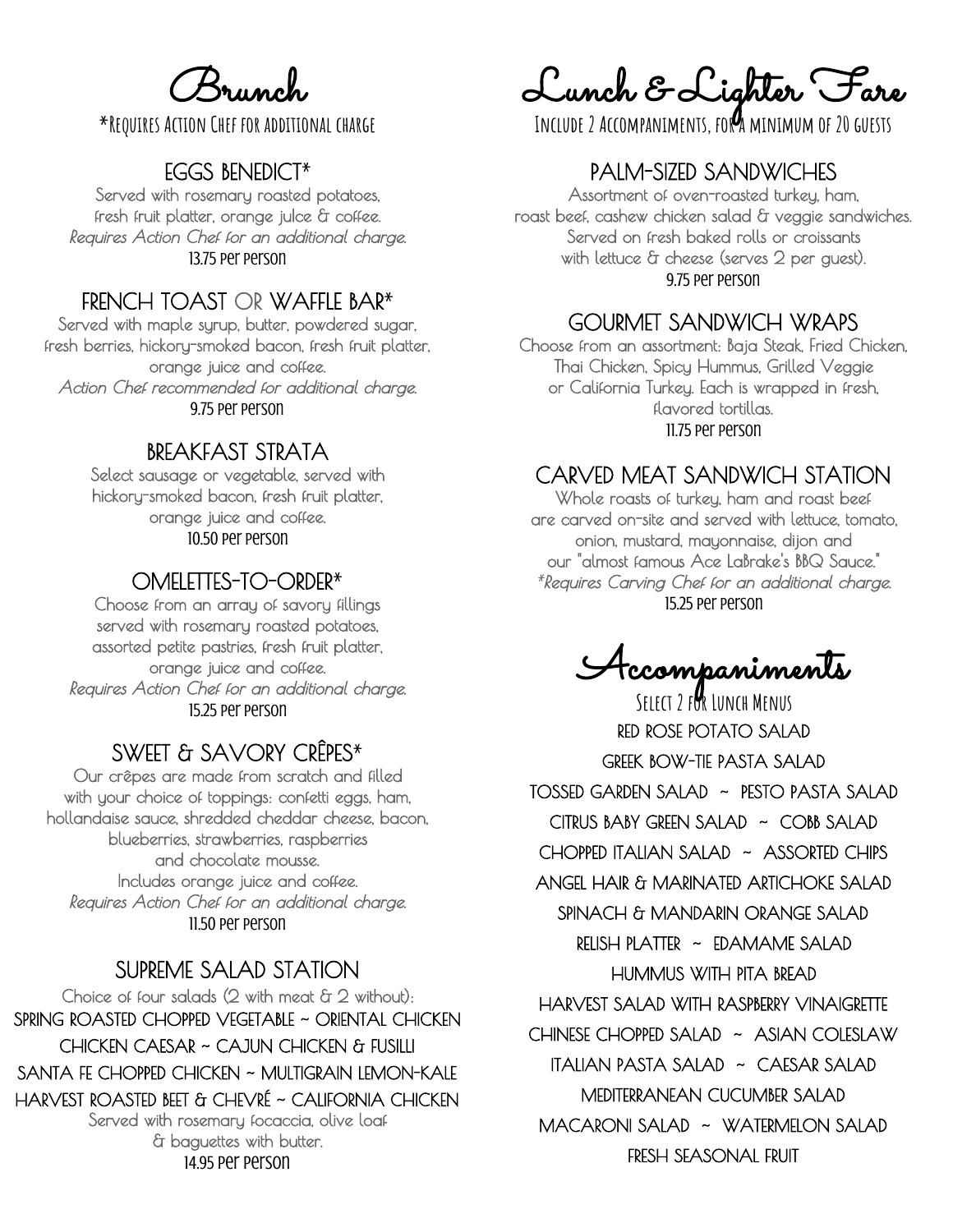Action Stations

**Your guests are sure to love the variety and atmosphere of travelling from station to station. Create your own satellite buffets, or let us select for you. We recommend 3-4 stations;**

**Prices and portions will be adjusted accordingly.**

Action Chefs are available for an additional charge, where not already required & included.

# PACIFIC RIM #1

Jasmine rice or Asian noodles with choice of marinated grilled meats, fresh veggie stir-fry and a selection of specialty sauces. All served in Chinese to-go containers with chopsticks and fortune cookies. 13.50 per person

# PACIFIC RIM #2

Teriyaki beef and chicken satay skewers served with Thai peanut sauce. Asian cucumber salad, vegetable spring rolls, cream cheese & chive wontons and chicken Pad Thai. Includes chopsticks and almond cookies. 11.75 per person

# PASTA BAR

Action Chef sautés personal selections of pastas, Chicken, italian sausage, prosciutto, vegetables and fresh sauces to create their perfect pasta creation. Served with grated parmesan and crushed red peppers, garlic bread or baguettes. Requires Action Chef for an additional charge. 15.95 per person

# CARVING STATION

Choice of two meat options: roast baron of beef, whole roasted turkey, whole poached salmon or amaretto glazed ham. Served with assorted condiments, fresh baked rolls & butter. Plus your choice of two accompaniments. Action Chef required & included 18.95 per person

Add ROSEMARY RIB ROAST or SMOKED TRI-TIP. +6.95 per person

# TASTE OF NAPA VALLEY

Cascading display of fresh seasonal fruit with amaretto whipped cream or chocolate sauce, assorted cheeses, baked raspberry brie en croute, grilled vegetables with garlic herb aioli, hot artichoke dip and fresh baguettes & crackers. 12.95 per person

Upgrade to GOURMET CHEESES. 2.50 per person

# SOUTH OF THE BORDER

Fajita bar includes marinated chicken & steak, cheddar & jack cheeses, lettuce, tomatoes, onions, olives, jalapenos, salsa, sour cream, hand-made guacamole, rice & beans with tri-color chips & salsa.

12.75 per person

Add QUESADILLAS. +2.25 Per person

## MASHED POTATO BAR

Fill your martini glass with choice of garlic or wasabi mashed red rose potatoes. Top with butter, chives, sour cream, bacon crumbles, assorted cheeses, marsala mushroom sauce and cabernet gravy.

#### 6.50 per person

Add GRILLED CHICKEN or STEAK. +4.50 per person

## SEVEN SEAS

Mouth-watering display includes a jumbo shrimp tree, cocktail crab claws and oysters on the half shell, all on ice. Accompanied by salmon pinwheels, mini crab cakes and crab-stuffed endive. 24.75 per person

# DELUXE MAC-N-CHEESE BAR

Havarti & parmesan macaroni and sharp cheddar & gorgonzola cavatappi served with hickory-smoked bacon bits, grilled vegetables, avocados, green onions, sliced lemon-herb chicken. french fried red onions and toasted garlic breadcrumbs. 13.95 per person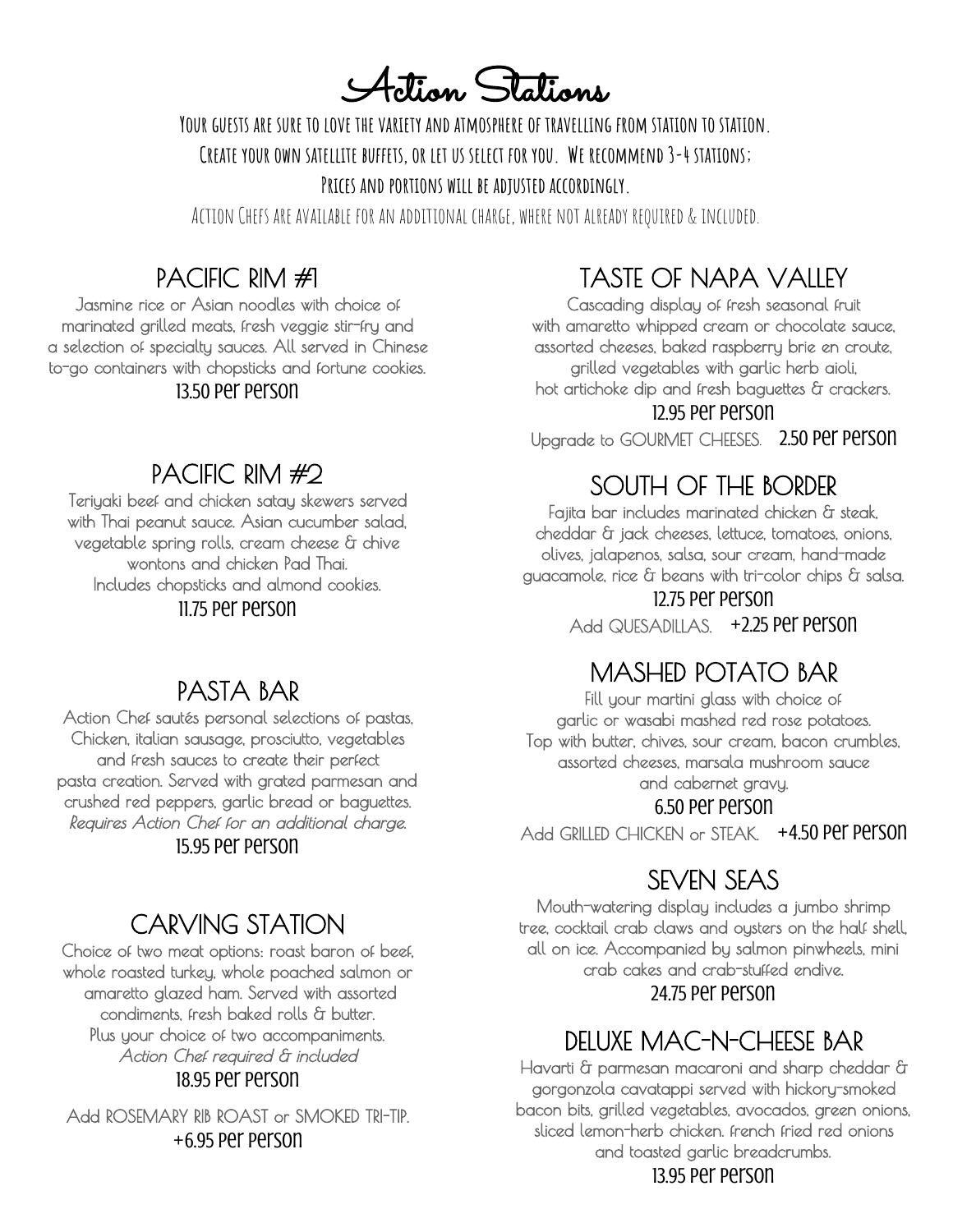Midnight Snacks & **Novelty Stations**

YOUR GUESTS AT DINNER HOURS AGO. YOU'VE ALL ENTOYED THE EVENING'S ENTERTAINMENT AND DANCED THE NIGHT AWAY. BUT WHAT'S THAT GRUMBLING? YOU'RE HUNGRY AGAIN! OFFER THESE TASTY PARTING "GIFTS" TO FINISH THE NIGHT ON A HIGH NOTE. **Items with \* require Action Chef(s) for an additional charge. Minimum of 50 guests.**

## STREET TACOS**\***

Marinated chicken & steak, onions, cilantro and salsas rojo & verde with warm tortillas. 4.25 per person

#### HAMBURGER SLIDERS**\***

Served on a hawaiian roll w. lettuce, tomato, onions, ketchup, mustard, mayo & our house slider sauce. 4.50 per person

#### Mini BREAKFAST BURRITOS**\***

Scrambled eggs, crumbled bacon or sausage, shredded cheese and salsa in warm tortillas. 4.25 per person

#### DONUT HOLES or BEIGNETS**\***

Delicious pastry fried on-site & served with chocolate & raspberry sauces, powdered & cinnamon sugars. Fryer required at an additional charge. 4.50 per person

#### GRILLED CHEESE ACTION STATION**\***

Grilled cheese sandwiches made by our on-site chef with your choice of cheeses & 4 fillings. 4.75 per person

#### SILVER DOLLAR PANCAKES**\***

Silver dollar pancakes, powdered sugar and thick maple syrup for dipping. 3.95 per persoN

#### FRENCH FRY BAR**\***

Crispy on the outside, tender on the inside, freshly-fried and served with chili, onions, cheese sauce, bacon crumbles, malt vinegar and sea salt. Fryer required at an additional charge. 4.50 per person

#### NACHO BAR**\***

Freshly made tortilla chips served with creamy nacho cheese, black olive slices, jalapenos, onions, salsa, sour cream, crumbled bacon, black beans and guacamole. 4.25 per person

#### MIDNIGHT MILK & COOKIES

Chocolate chip, chunky peanut butter, white-chocolate macadamia and oatmeal raisin cookies. Served with fresh milk. Soy and almond milk available upon request. 3.75 per person

#### S'MORES

Crispy graham squares topped with choice of chocolate: milk, dark, peppermint patty or reese's peanut butter cup. Finish with a perfectly-toasted marshmallow for gooey satisfaction. 3.75 per person

#### **SHORTCAKE**

Individual angel food cake slices topped with fresh whipped cream & strawberries or blueberries. 3.95 per person

## GOURMET GUACAMOLE**\***

Choice of 2 flavors, served with homemade tri-color tortilla chips: MEXICAN - grilled corn, cotija cheese & chili powder MIDDLE EASTERN - pomegranate seeds, pepitas & mint THAI - fresh grated ginger, coconut milk & cilantro JAPANESE- chopped edamame, wasabi & sesame oil B.L.T. - bacon crumbles, romaine lettuce & diced tomato 4.75 per person

#### OREO BOMB - ICE CREAM SANDWICHES

Vanilla bean ice cream sandwiched between our infamous oreo cookie bombs. 4.95 per person

## SOFT - PRETZELS

Fresh-baked whole or bite-size pretzels served with savory cheese sauce and assorted flavored mustards. Got Beer? 3.75 per person

#### GRILLED PIADINAS**\***

Flatbreads grilled on-site with choices of prosciutto, lemon herb chicken, Italian sausage, cheeses, veggies, toppings & drizzle w. pesto, roasted tomato dressing or garlic oil. 7.50 per person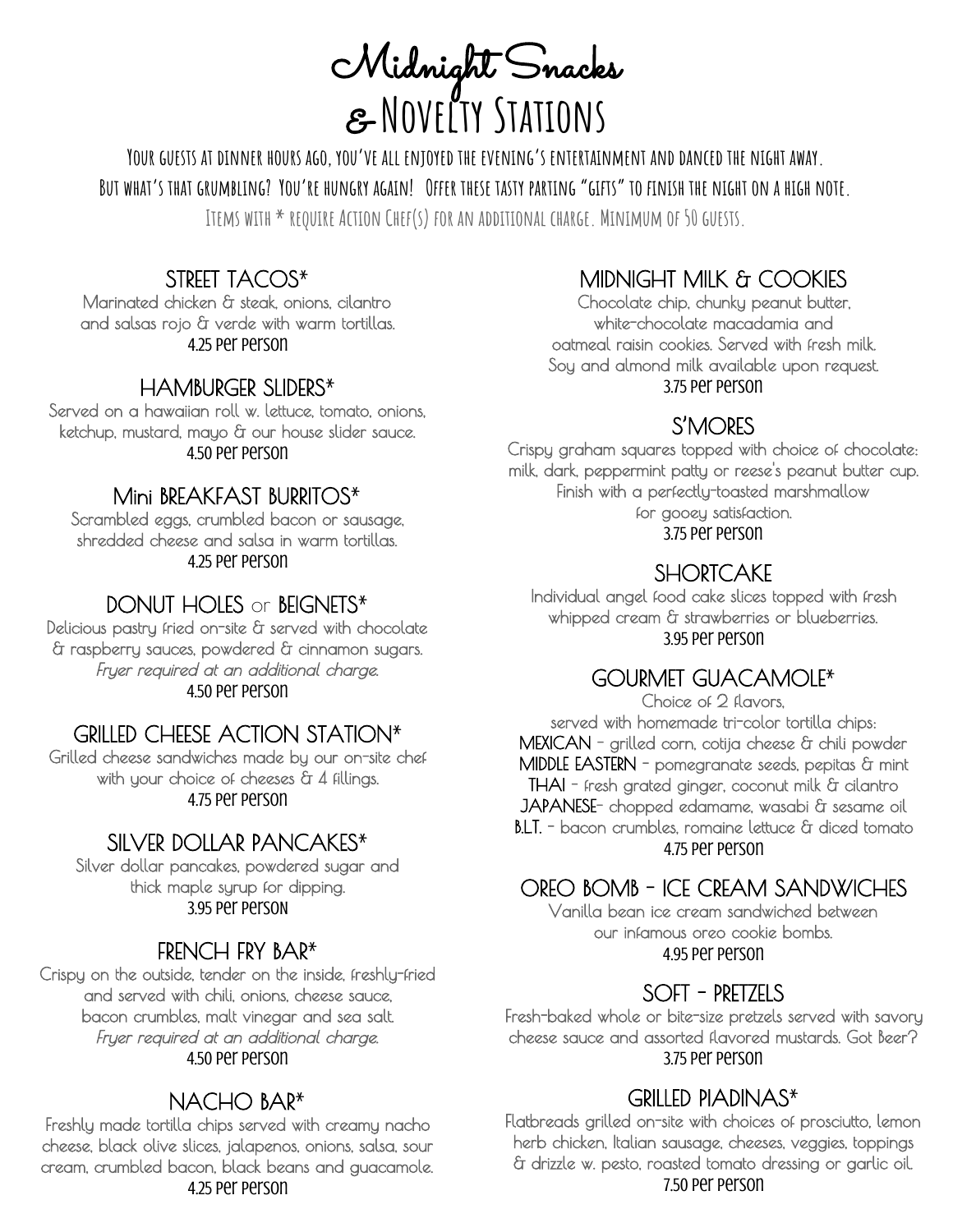

TUXEDO-STYLE CHOCOLATE-DIPPED STRAWBERRIES

or

#### ASSORTED COOKIES, BARS & FRENCH MACAROONS 3.50 per person

## CHOCOLATE FOUNTAIN or RIVER**\***

Rich flowing chocolate & choice of 5 dippers: butter cookies, cream puffs, pretzels, strawberries, bananas, pound cake, apple, pineapple, macaroons, éclairs, biscotti, rice krispy treats, pirouettes and cheesecake bites. Minimum guest count 100 Attendant required for an additional charge. 4.95 per person

## PETITE DESSERTS

Miniature fruit tarts, chocolate ganache cakes, lemon crunch cake, tiramisu, carrot cake, cheesecake and black forest cake. Serves 2 petites per person. 4.15 per person

## SUNDAE BAR

Vanilla & chocolate ice cream, hot fudge, strawberry sauce, caramel topping, crushed oreo cookies, heath bar pieces, sprinkles, cherries, nuts and whipped cream. 4.95 per person

## SHAVED ICE**\***

Includes shaved ice machine, ice, paper cones and 3 syrup flavors. Action Chef required for an additional charge. 95 dollars total

## **CUPCAKES**

Triple chocolate, lemon, red velvet, classic white chocolate and carrot mini 1.75 eACH regular 2.75 eACH

#### $\overline{a}$ INDIVIDUAL 3" DESSERTS DISPLAY

Choose 3 styles/flavors: carrot cake, red velvet cake, tiramisu, triple chocolate layer cake, chocolate cheesecake, lemon cheesecake or raspberry cheesecake. 4.50 per person

Wedding & Special Occasion Cakes

**IncludesDessert Table and Linen, disposable plates, utensils & napkins. Tax and service charge not included**

## CAKE FLAVORS:

chocolate, classic white, marble, carrot cake, red velvet, lemon, strawberry or banana.

## ICING FLAVORS:

vanilla buttercream, chocolate buttercream, chocolate fudge or whipped cream.

## FILLING SELECTIONS:

Buttercreams: chocolate, vanilla Mousses: chocolate, raspberry, strawberry, mocha chip, lemon Fruit: strawberry, raspberry, lemon Speciality: chocolate fudge, oreo, vanilla custard Cake prices start at 4.50 per person